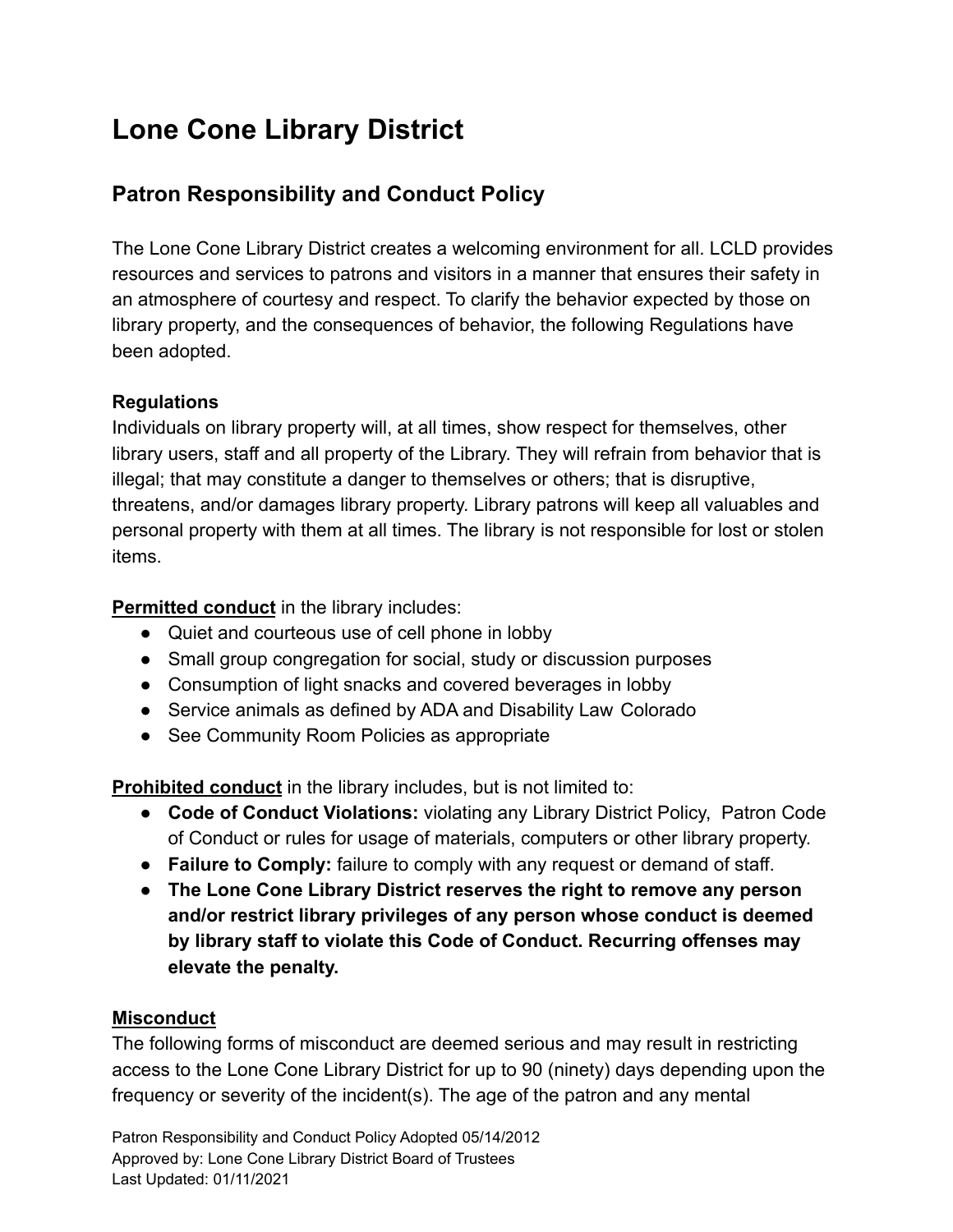disabilities that play a role in the inappropriate behavior will be considered. Authorities will be notified as appropriate and necessary.

- **Alcohol/Drugs/Intoxication:** possession or use of alcohol, tobacco, marijuana or illegal drugs or being under their influence.
- **Disorderly Conduct:** disrupting the normal flow of library operations or interfering with the use and enjoyment of the library by others; repeatedly questioning, commenting, approaching or confronting staff with questions or comments currently being addressed or previously addressed.
- **Identity Theft:** obtaining, possessing, transferring or in any way using the identifying information of another without that person's consent including using another person's library card without their permission.
- **Inappropriate Activities:** engaging in activities inappropriate for a public library facility including, but not limited to, loud social interaction, bathing, shaving, washing clothes, sleeping, gambling, betting or wagering.
- **Misuse of Computers:** utilizing library computers to engage in illegal activities, to gamble, wager or engage in booking activities, or to publicly view sexually explicit or pornographic materials.
- **Inappropriate Attire or Poor Hygiene:** failure to wear appropriate attire, posing a health, safety or sanitary risk or having bodily hygiene that detracts from the enjoyment of the library by others or damages library property.
- **Theft:** concealing library materials or property on library premises, theft or other attempts to convert library property to personal use.
- **Verbal Abuse:** using language, words, expressions, gestures or other behavior that is intimidating, insulting, hostile, loud, abusive, obscene, offensive, rude, vulgar, or demonstrates a lack of civility to others.

## **Severe Misconduct**

The following forms of severe misconduct may carry up to a one year banning penalty depending upon the frequency or severity of the incident(s). The age of the patron and any medical disabilities that play a role in the inappropriate behavior will be considered. Authorities will be notified as appropriate and necessary.

- **Physical Abuse:** behaving in a threatening, intimidating or violent manner toward any person, or acting in a manner that creates the potential of physical injury to oneself or others and any form of unwanted touching or other contact.
- **Property Damage:** destroying, damaging, defacing or vandalizing library property on or off library premises or threatening to damage such property in any way.
- **Sexual Misconduct:** engaging in any action that is sexually inappropriate or offensive including, but not limited to, lewd or lascivious behavior, indecent

Patron Responsibility and Conduct Policy Adopted 05/14/2012 Approved by: Lone Cone Library District Board of Trustees Last Updated: 01/11/2021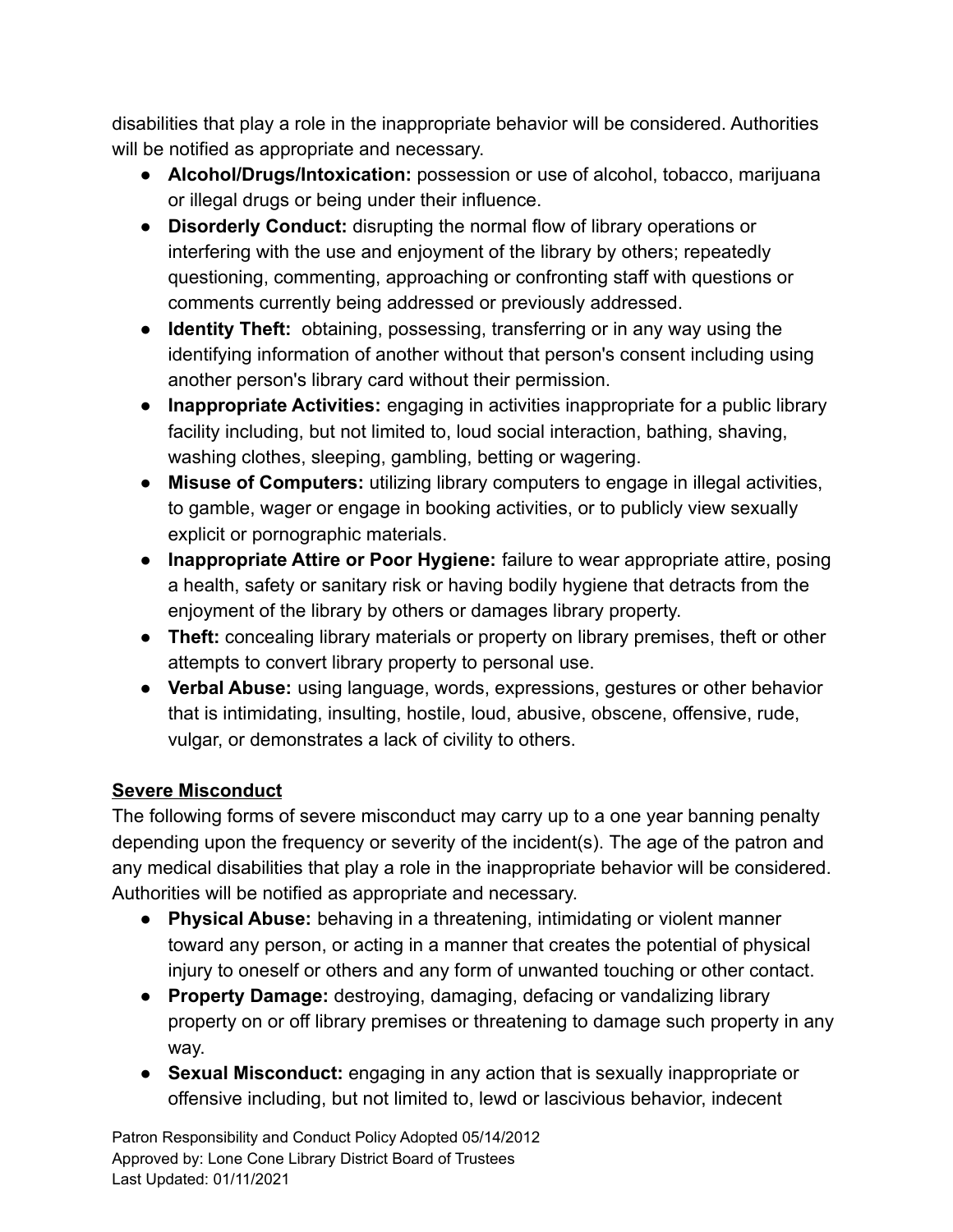exposure, sexual battery, touching one's self or others inappropriately or publicly displaying any pornographic or sexually explicit materials whether in photographic, graphic or animated form which does not relate to medical research or would otherwise be considered obscene by local community standards.

- **Threats:** communicating a threat of harm to any person or property including patrons, Library District staff members and security guards.
- **Weapons:** (inapplicable to law enforcement) openly carrying a knife, blade, firearm or other object that could be used as a weapon; carrying a concealed knife, blade or other object that could be used as a weapon; or, carrying a concealed firearm without a concealed firearm permit issued by the State of Colorado.

## **PROCEDURES:**

**Warning** - Unless the behavior is of a criminal nature or poses a threat to others, patrons acting inappropriately will be given one warning by library staff. If their inappropriate behavior continues, they will be asked to leave the library for the rest of the day. Inappropriate behavior is anything listed in the Misconduct section of the Patron Code of Conduct. More generally stated, it is when a person's behavior is inappropriate to the use of the library building, equipment, and materials for the purposes for which it is legally constituted.

**Banned** - Patrons who refuse to follow the code of conduct after the warning process will be banned from the library by a decision of the Library Director. Depending upon the situation, the library has the option to ban the patron on a permanent or temporary basis. A banned patron may petition the Library Board of Trustees.

**Trespass** – Trespassing a patron is a permanent ban, and requires police intervention. If a patron has been warned twice, or was previously temporarily banned and allowed to return, yet continues with the behavioral issue, then the person-in-charge will call the police and have the patron permanently banned from the Lone Cone Library premises. However, if the behavior is criminal in nature or poses a serious threat to others, staff has the autonomy to trespass the patron without going through a warning and temporary-banning process.

**Calling the Police** – In cases where a patron poses a clear danger to self or others, or where he/she deliberately violates the law, or where he/she refuses to leave the library after being required to do so, staff should call the police department for assistance.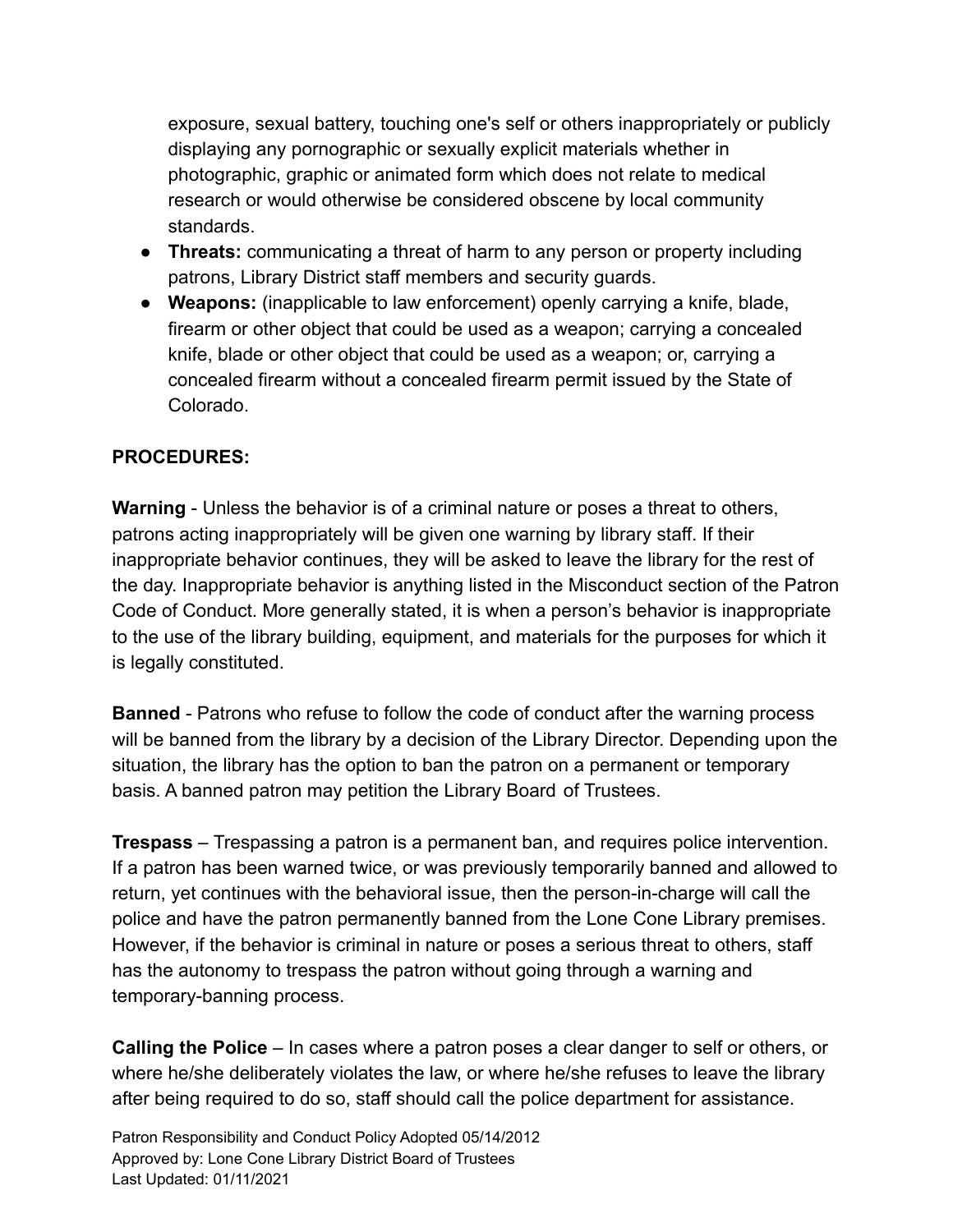**Write an Incident Report** – Each staff person witnessing any incident will write an incident report and submit it to their supervisor.

#### **In Case of Patron Suspension**

The Library Director will send a certified letter to the patron. If the patron comes in before the certified letter has been delivered, the person-in-charge will hand them a physical copy of the letter and ask the Patron to leave the premises.

- 1) Call the Director or Dispatch if the patron is unwilling to leave or unruly..
- 2) The Director or the Marshal/Deputy should escort the suspended patron(s) off the library grounds and remind the suspended patron(s) about not returning to the library until they have been reinstated.

## **NOTIFICATION & APPEALS PROCESS**

At the recommendation of library staff, the Library Director or designee will issue a letter to the patron specifying the behavior that has violated the Patron Code of Conduct and the penalty for doing so, which may include a banning from the Lone Cone Library District premises for the periods specified above.

At the recommendation of the Library Director, the Board of Trustees may ban a patron from the Lone Cone Library District library for a period of more than one year if the patron's conduct is deemed an ongoing threat to library patrons or staff.

Any patron banned from the Lone Cone Library District library may appeal once in writing to the Lone Cone Library District Board of Trustees. An appeal petition must be mailed or delivered to the Library Director at: Lone Cone Library District, PO Box 127, 1455 Pinion St., Norwood, Colorado, 81423 within 15 (fifteen) days of the date of any action taken to ban the patron. The appeal petition must include all of the reasons the patron believes he or she is not in violation of the Patron Code of Conduct and state why the patron cannot comply with any requests of library personnel that would otherwise have allowed reinstatement of library privileges.

The Board of Trustees will issue a written determination of the appealed matter within 45 (forty-five) days of receipt of the petition. The Board of Trustees may uphold the ban, overturn the ban or propose an accommodation to the banned patron. The determination is final and shall have no precedential value. An appeal may not be repeated.